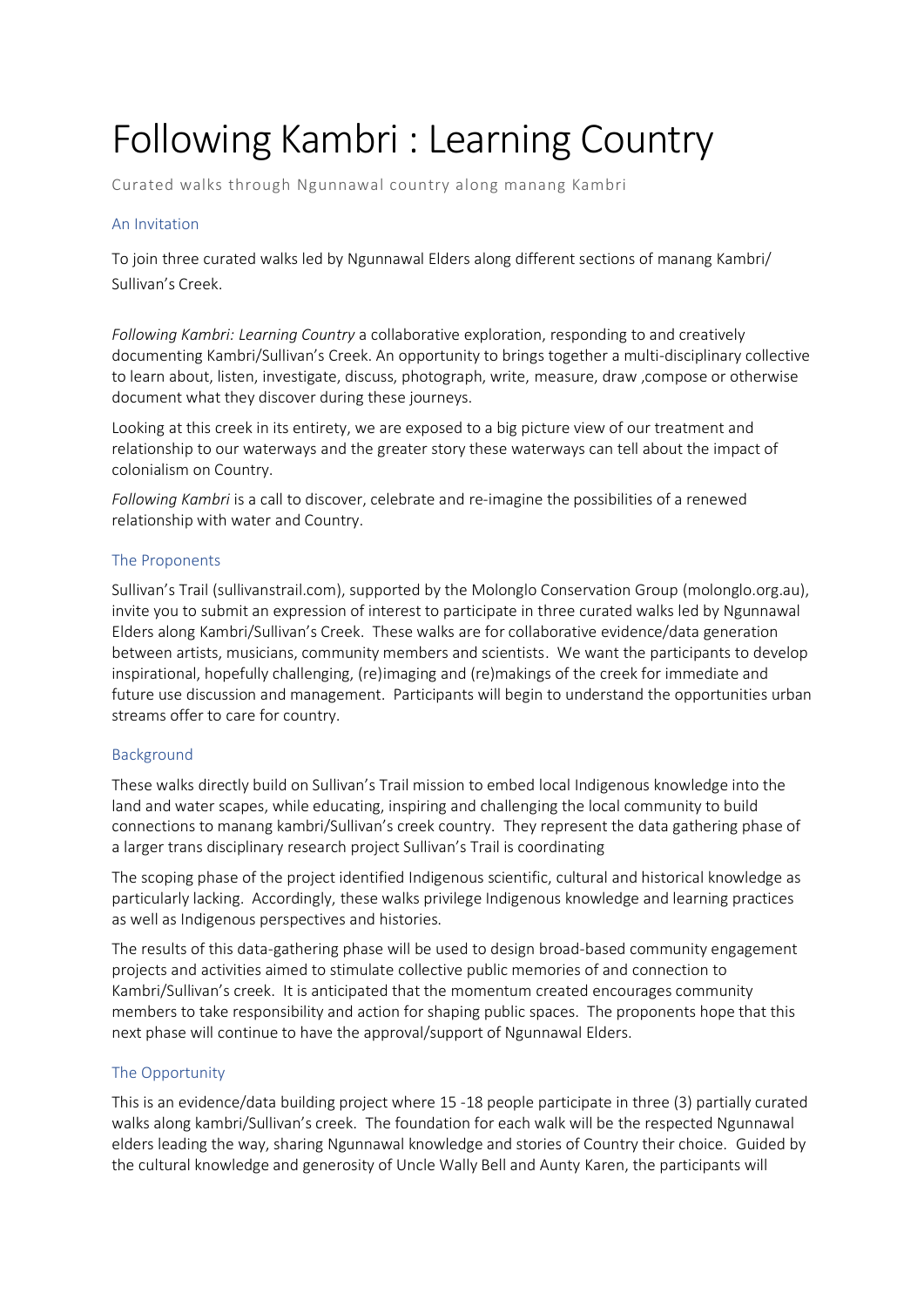collaboratively (re)work their expertise to unearth the water scapes and water connections that existed before colonisation and (re)imagine what might have been…

It is anticipated that the participants will gather evidence and develop expertise on these walks to support future projects.

Participants will be drawn from a wide range of fields, including but not limited to art, music, ecology, environmental sciences, literature, community development, urban studies, public policy. There will be time for collaboration and discussion and individual practice/reflection at sites along each route. We are excited by the potential connections and projects that could emerge from absorbing the knowledge and expertise of the Traditional Custodians and sharing ideas with experts across a variety of disciplines.

The participants engage with kambri/Sullivan's Creek in three places, in three forms.

1. Goorooyarroo Nature Reserve: 'natural' state at the headwaters.

2. Harris – Mitchell: a modified state including urban sites and industrial suburb with conventional storm water system.

3. Lyneham Wetlands to ANU: predominately highly modified channel with some retrofit wetlands for water quality control; kambri discharges to Molonglo River/Lake Burley Griffin at ANU.

The three walks will be partially curated to incorporate each of the component - arts, culture and science - in participatory research. The results/evidence from this research phase will be shared with/to inspire/challenge those who are connected to kambri/Sullivans creek.

Following kambri in this way centres the stream, while highlighting greater truths the water scape can tell about the impact of the colonial-settler project on Country. These critical stories of place are explored through the lens of Indigenous heritage, environment, and culture.

Working collaboratively and outside your area of expertise opportunities learn new skills from fellow participants. Ever wanted to know how to test water quality so you can paint water pollution? Or take decent field photos? Can you set up an easel in a storm water drain? What if you want to sing to frogs? These are some of the questions that might come out of engaging with other researchers in a creek and could potentially produce evidence for community projects that respond to place.

At the conclusion of the walk series, participants will be asked to reflect on the experience and find a way to present and communicate that to a relevant segment of the 'wider' public. Depending on the group sentiment, there is potential to have a symposium or have some whole-of-group outcome.

#### Practices

Networking and truth-telling through streams is a way to heal country. The guiding research practice for these walks will be relational accountability. Relational accountability is an Indigenous way of thinking, and often cited as a research approach. Reading material will be provided. It is a gentle powerful way to centre country in all that you do. Relational accountability is about connectedness and community and ethical behaviour.

Another important practice informing this project is Networking of Place. The goal is not to untangle the existing networks but to acknowledge and celebrate their entanglements. And, in this case, highlight those that came before.

Interpretation is the final practice relevant for this project as we cannot predict the outcomes. Interpretation takes many forms, including guided walks, talks, drama, art, displays, and electronic media indeed, any way in which ideas can be communicated, making it well suited for this project.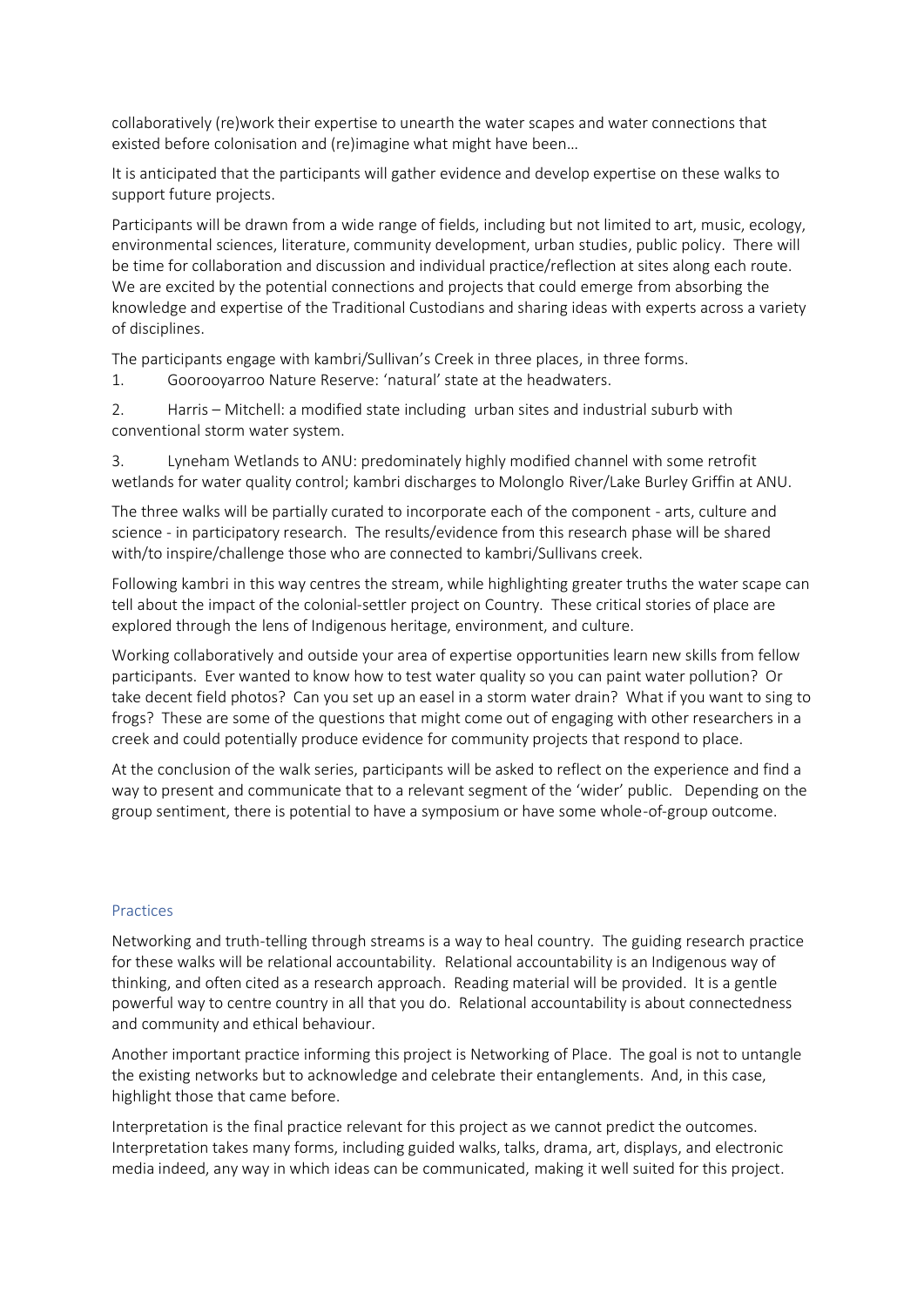#### Who We're Looking For

We are actively seeking to engage a wide variety of participants from local institutions, organisations and communities along Kambri creek to participate in this suite of curated walks to experience kambri creek through the lens of Ngunnawal Elders. We are hope to spark exciting conversations across many disciplinary experts as the more perspectives trained on the creek, the more aspects of the creek may be returned to life.

While we want participants to use their expertise, we want participants who are openly curious and respectful of the expertise of others, encouraging lots of cross-disciplinary collaborations, be they short-term (a yarn where light bulb burns bright) or longer-term.

#### What you bring

The purpose of the walks is to make space for participants to engage with kambri/Sullivan's Creek and Ngunnawal Elders, so while you may be expert in your field, you must be willing to respect the expertise of Elders and the creek. These characteristics speak to humility and deep listening, critical elements in Indigenous pedagogy.

These walks will proceed in most weather conditions. A walk along the creek is lovely on a dry sunny day. Are you willing to be cheery and even-tempered 3 hours into wet socks and damp work pants? If not, this may not be the project for you.

A willingness to do some of the work that will arise from the series of walks. For example to produce something for an exhibition, or to develop and deliver a workshop with the wider community.

You have some availability February – autumn solstice 2022 when we will show any work that requires a public outcome.

#### Inclusions

To support participant and further research, participants will be provided:

- field kit (includes notebook to record and spark memories, pencil/pen, water bottle)
- pre-walk reading material print some; list of suggested further readings
- information material in advance of the walks, including maps.
- catering at all three walks
- transport to and from central point for walks 2 and 3
- contact details of all participants (subject to consent)
- (optional) zoom participant meet and greet before the first walk

#### Expression of Interest process

You must be able to commit to attending each of the 3 walks:

First walk Sat 21, Aug 2021, 10am - 2pm Location: Goorooyarroo Nature Reserve to the headwaters of Sullivan's Creek

Second Walk Sat 16, Oct 2021 10am - 2pm Location: Through Harris and Mitchel

Third walk Sat Nov 13, 2021 10am - 2pm Location: Lyneham Wetlands to ANU

Complete the Expression of Interest document (attached/get from sullivan's trail). Please complete the document and save the file as EoI\_yoursurname.doc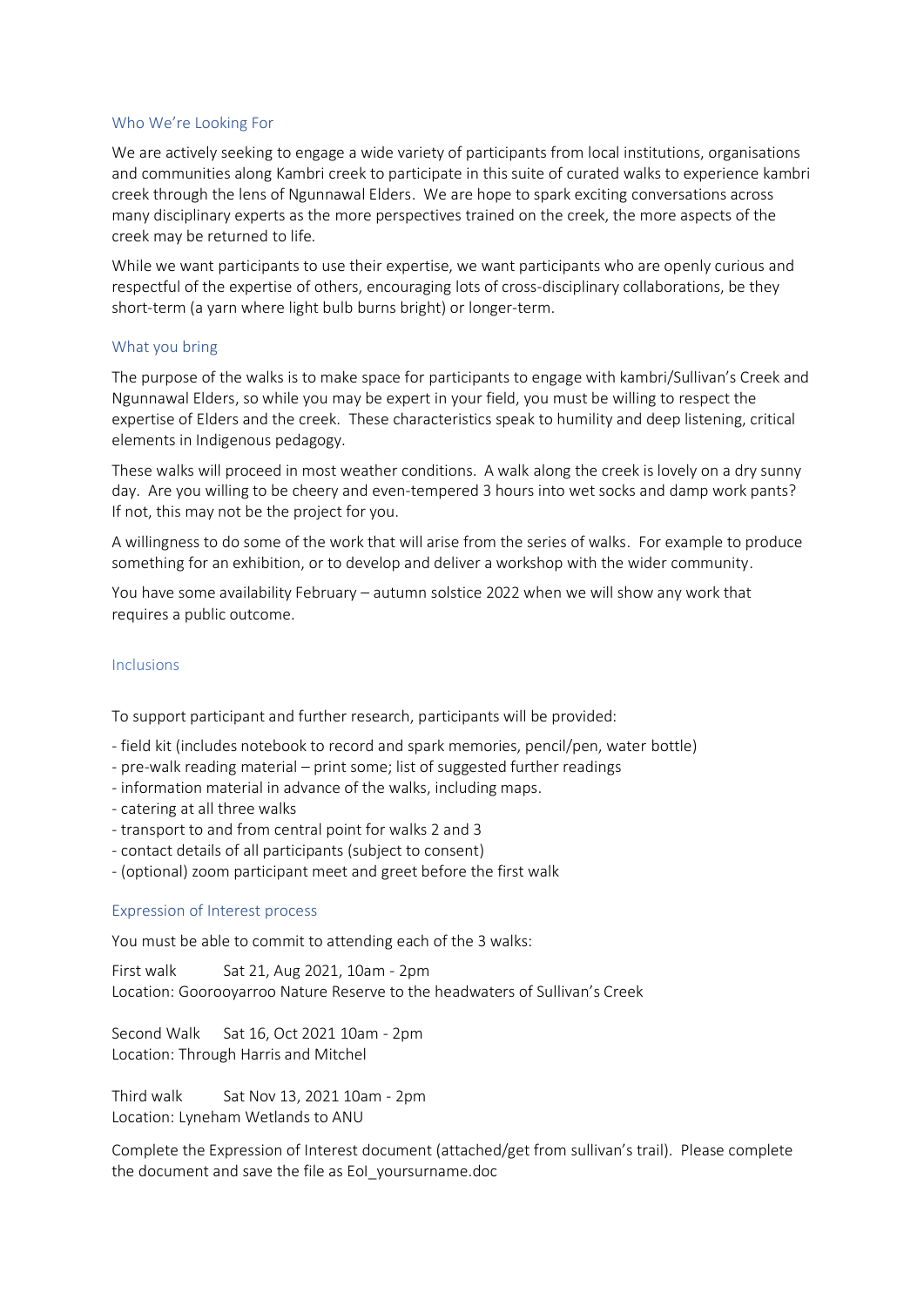The expressions will be reviewed by a panel familiar with the project aims. You will be notified of the outcome in the first week of August.

Submission date: Fri July 30, 2021 Email: createandsow@gmail.com by 10pm

If you have any requirements that make you wonder whether this program will work for you, we are here to talk. Arrange a time to chat (043 4518200) or send an email to createandsow@gmail.com